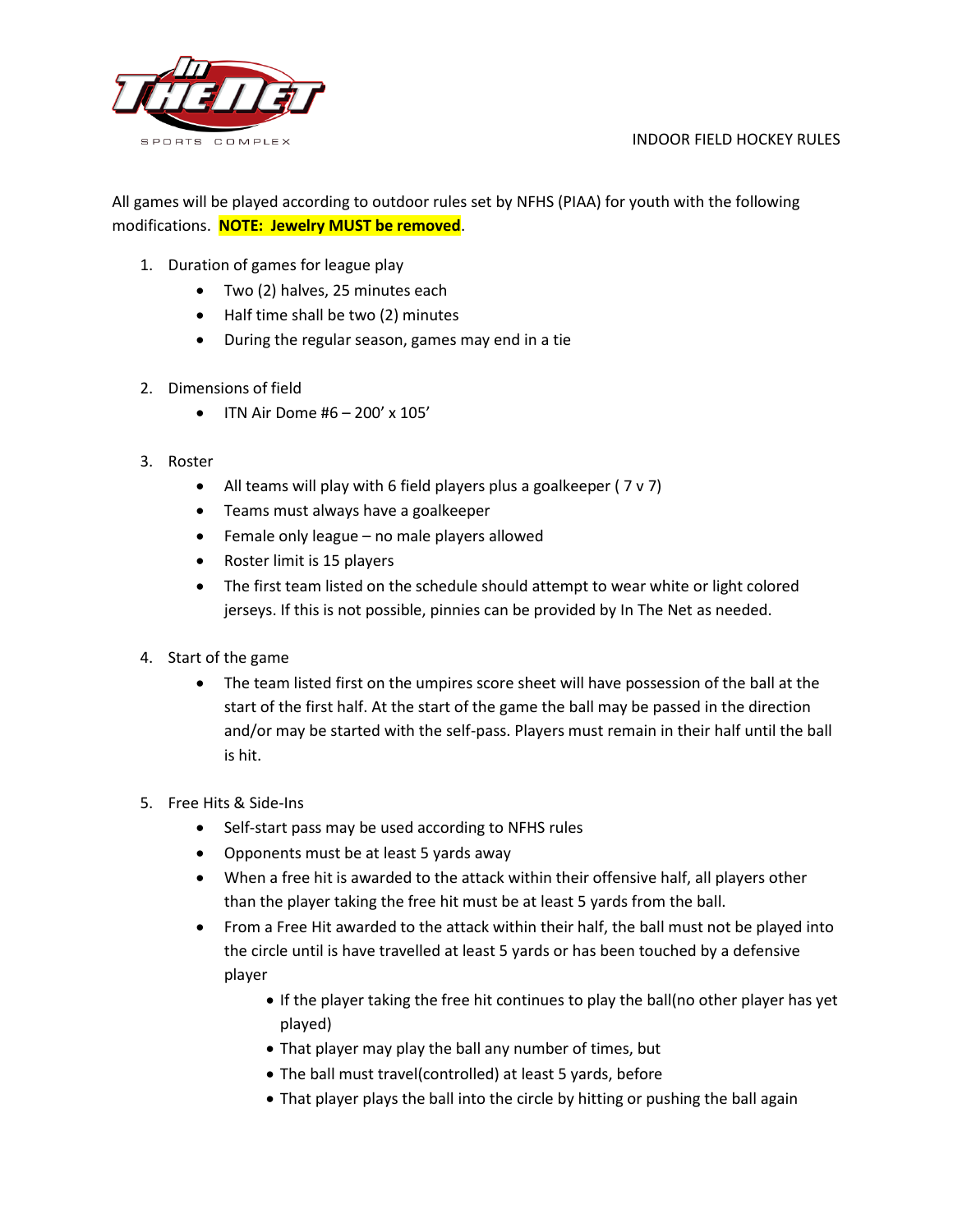

- An attacking free hit awarded within 5 yards of the circle is taken at the point of the foul. The ball still has to travel at least 5 yards before it can played into the circle, or alternatively has to be touched by a defensive player .
- 6. Lifts

Aerial balls will not be allowed in the field of play (safety). There will be a change of possession at the place where the ball was lifted. It should be noted that raised shots on goal will continue to follow NFHS rules.

- 7. Penalty Corners
	- 4 Defenders & the goal keeper
	- NOTE: Penalty corners will NOT be played out if time expires, unless it impacts the win/loss outcome of the final score

All other defenders must return to the opposite striking circle. If the first shot on goal is a hit(as opposed to a push, flick or scoop), the ball must cross the goal-line, or be on a path which would have resulted in it crossing the goal-line, at a height of not more than 460mm(boards)

*\*Substitution is allowed after the ball is inserted*

Until the ball has been played, no attacker other than the one taking the push from the back line is permitted to enter the circle and no defender is permitted to cross the back line or leave the opposite-side circle.

- 8. Unintentionally over End-Line by Defender
	- Play will now be restarted with the ball on the Mid-Line and in line with where it crossed the back line. Players must move the ball(controlled) 5 yards before the ball enters the circle unless if has been touched by a defensive player.
- 9. Substitutions
	- Substitutions are permitted at any time and will be allowed on the fly from the center line. There will be a stoppage in play (made by the official) for a GK substitution. The player entering the field will substitute ONLY after a player has left the field. There is no limit to the number of players who are permitted to be substituted at the same time or to the number of times any player is permitted to substitute or be substituted

# 10. Cards

- **Green Card** Where a green card is issued, player suspended: 2 minutes
- **Yellow Card** Where a yellow card is issues, a player suspended: 5 minutes
- **Red Card** Where a red card is issued, a player shall be ejected from the game
	- *Teams will play short a player during suspension or ejection*